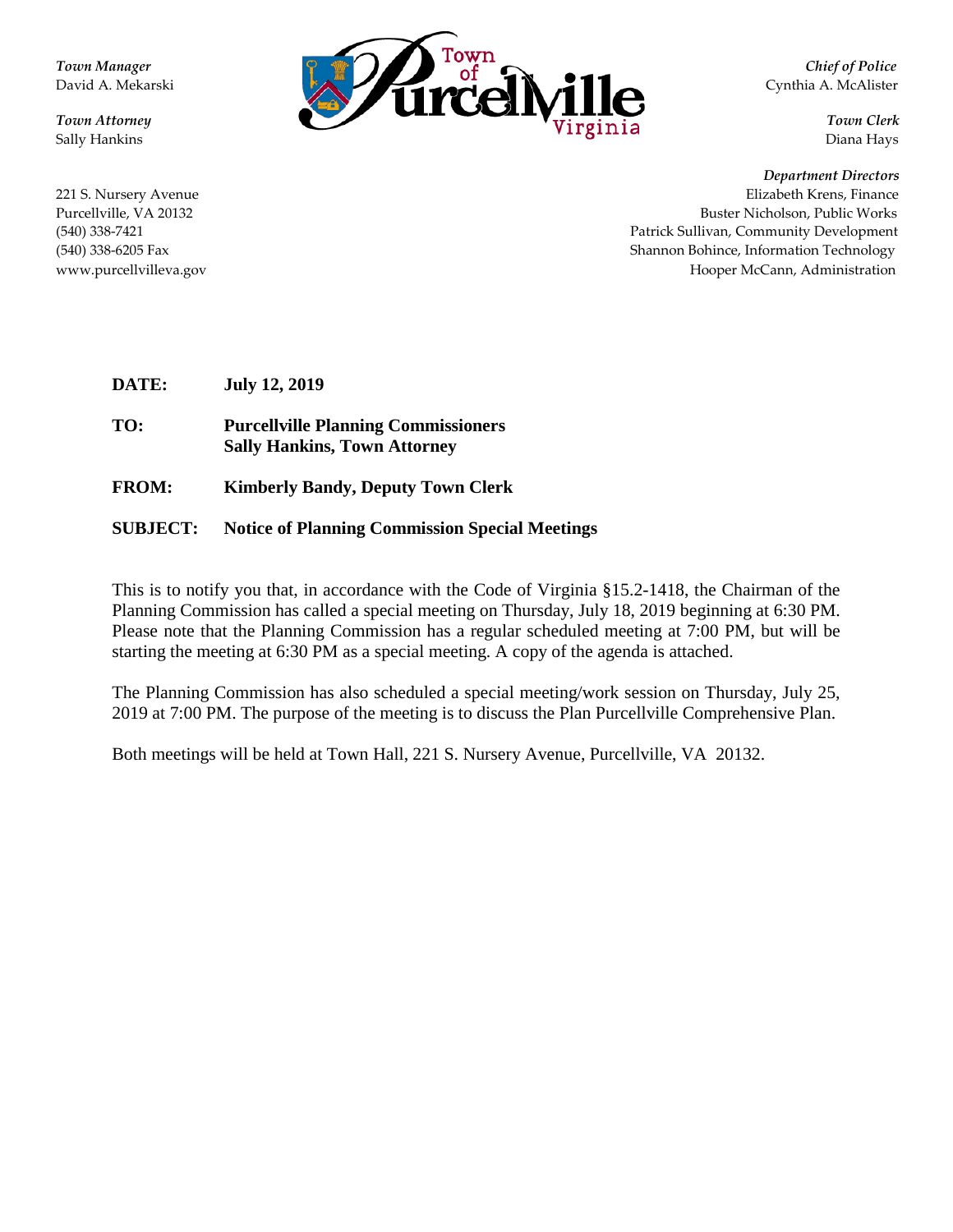

## **PLANNING COMMISSION SPECIAL MEETING AGENDA** July 18, 2019 6:30 p.m.

- **1) Call to Order**  Chairman Tip Stinnette
- **2) Pledge of Allegiance**
- **3) Agenda Amendments** (Planning Commission and Staff)
- **4) Commissioner Disclosures**
- **5) Public Hearings** 
	- **a)** None

#### **6) Presentations**

**a)** Short Term Rental Ordinance Proposal (Staff Intern)

### **7) Citizen Comments**

#### **8) Discussion Items: Comprehensive Plan Update**

- **a)** Review definition of *Mixed Use Neighborhood Scale* land use;
- **b)** Review definition of *Mixed Use Medium Scale* land use;
- **c)** Review "Area Plans" in *East Main Focus Area*;
- **d)** Review "Area Plans" in *East End Focus Area*; and
- **e)** Review comment matrix responses to Public Hearing comments.

#### **9) Action Items**

*Note: Any Discussion Item may be added as an Action Item during the meeting by motion of the Planning Commission.*

**a)** None Scheduled

#### **10)Information Items**

**a)** Update on Zoning Diagnostic

#### **11) Council Representative's Report**

#### **12) Chairman's Comments**

#### **13) Planning Commissioners' Comments**

#### **14) Approval of Minutes**

**a)** June 20, 2019 Regular Meeting Minutes